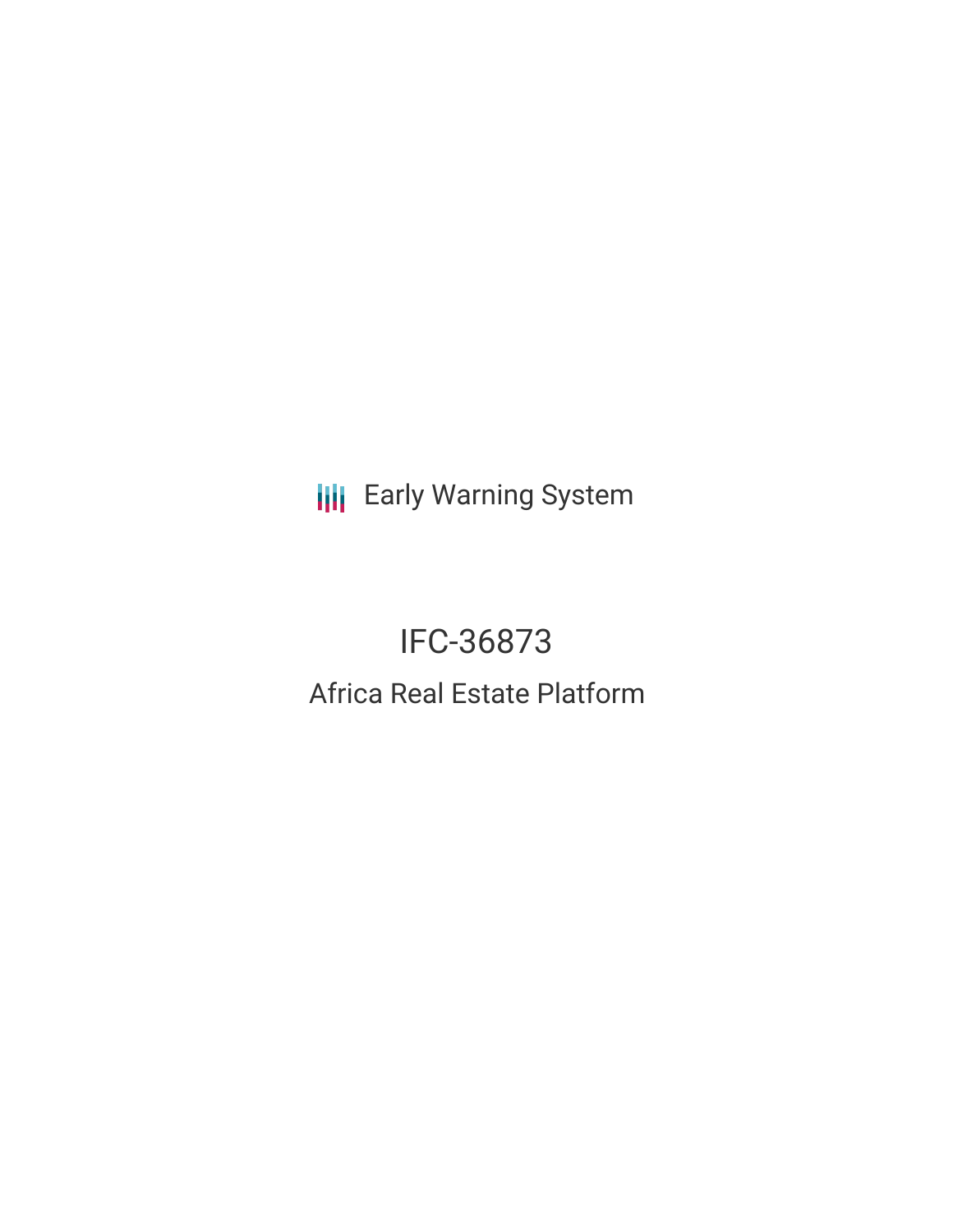#### **Quick Facts**

| <b>Financial Institutions</b>  | International Finance Corporation (IFC)         |
|--------------------------------|-------------------------------------------------|
| <b>Status</b>                  | Approved                                        |
| <b>Bank Risk Rating</b>        | FI                                              |
| <b>Voting Date</b>             | 2015-11-13                                      |
| <b>Borrower</b>                | GROWTHPOINT INVESTEC AFRICAN PROPERTIES LIMITED |
| <b>Sectors</b>                 | Finance, Industry and Trade                     |
| <b>Investment Type(s)</b>      | Loan                                            |
| <b>Investment Amount (USD)</b> | $$40.50$ million                                |
| <b>Project Cost (USD)</b>      | \$255.00 million                                |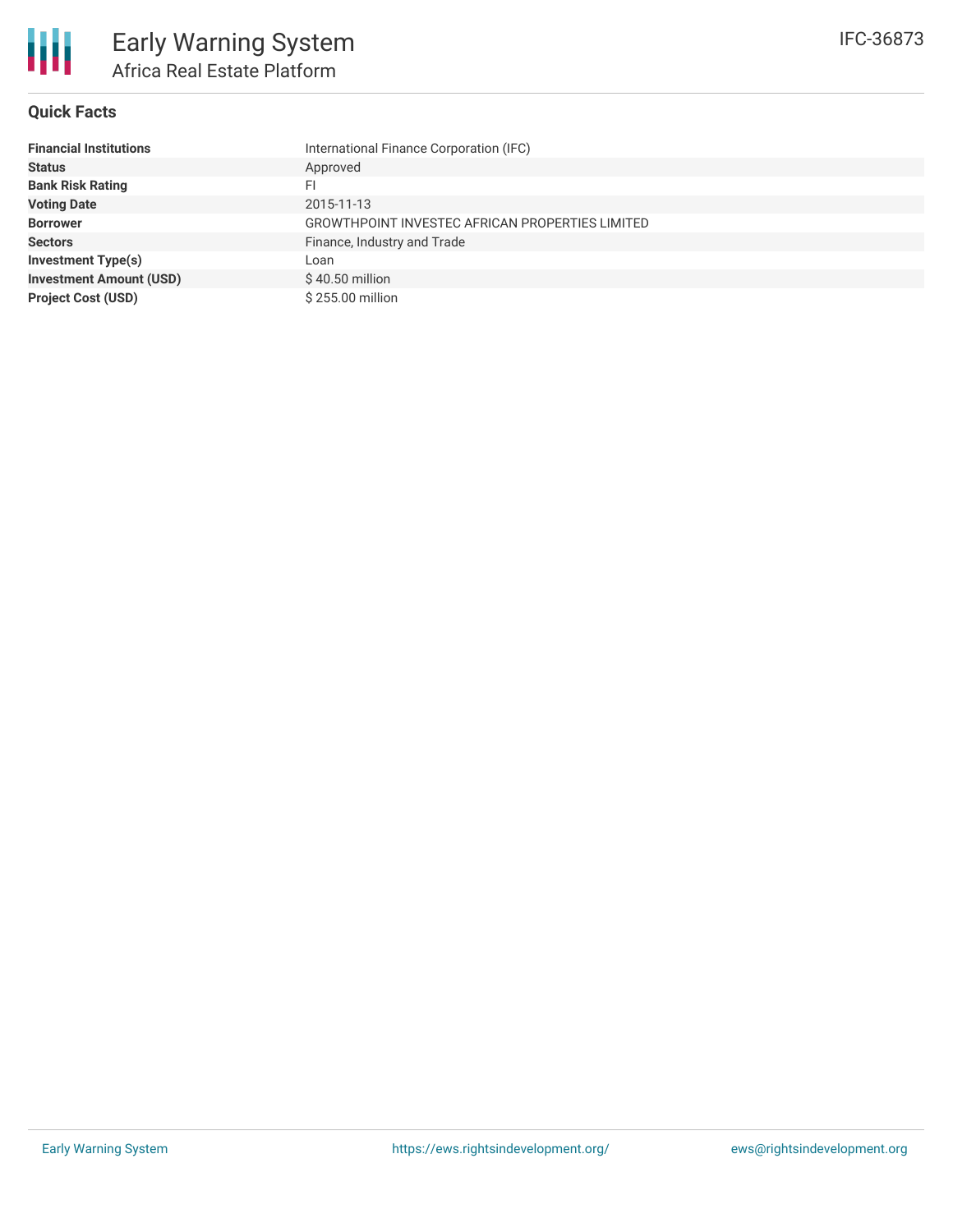

## **Project Description**

This project finances the establishment of and the first capital raise for the Africa Real Estate Platform (AREP), an investment platform which will acquire and manage a portfolio of income-producing commercial properties in order to develop capital markets in sub-Saharan Africa.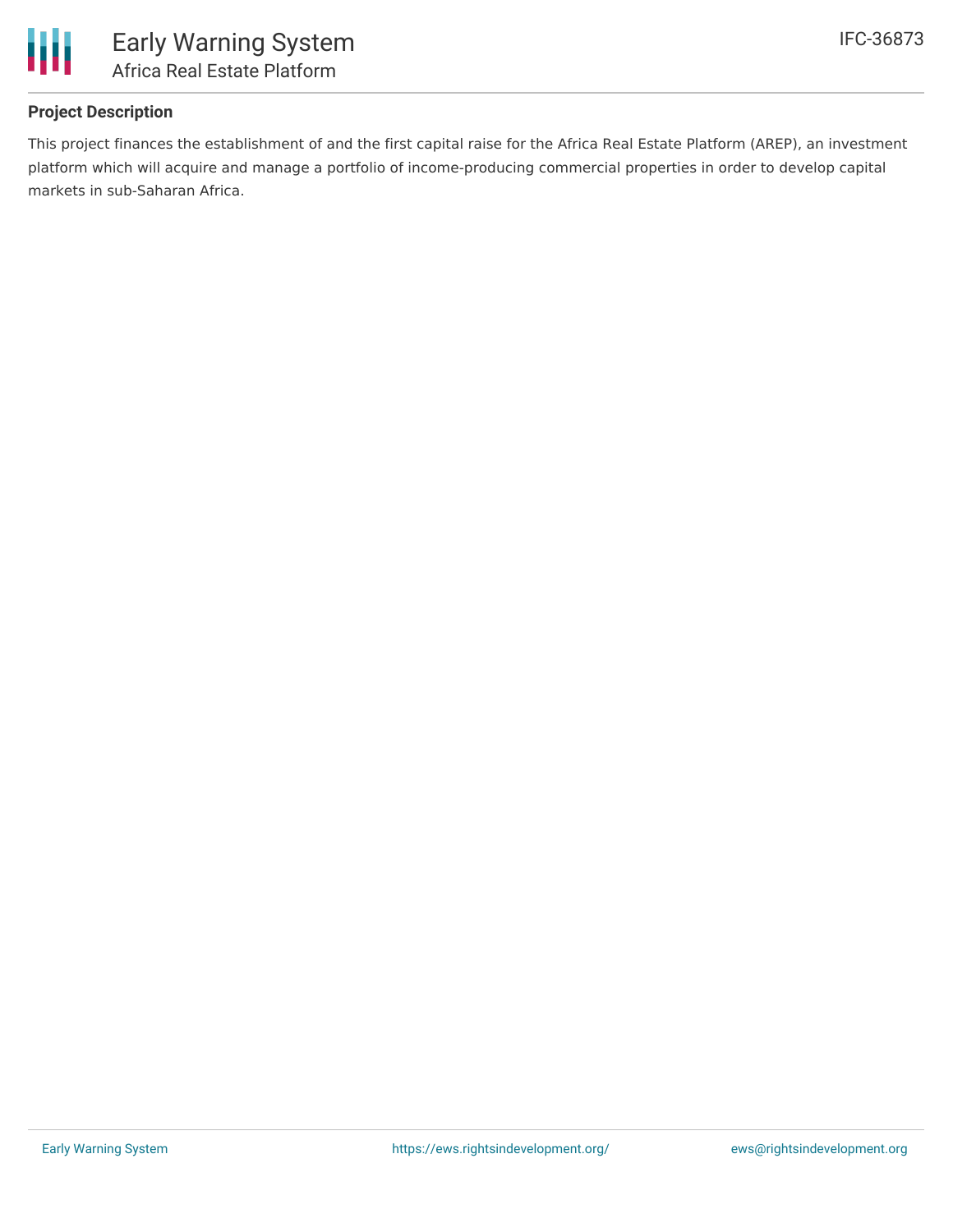## **Investment Description**

• International Finance Corporation (IFC)

The Africa Real Estate Platform (AREP) is being established by (i) Investec Asset Management (IAM), the asset management arm of Investec, a leading South Africa-based international financial services group; and (ii) Growthpoint Properties Limited (Growthpoint), South Africa's largest REIT. ManCo will be jointly owned by IAM and Growthpoint on a 50-50 percent basis. It will draw upon competences and experience of IAM and Growthpoint and manage HoldCo's assets on commercial terms. IFC and ManCo's shareholders are expected to jointly provide up to 40 percent of HoldCo's initial capital through a targeted US\$250 million capital raise. With IFC being an anchor investor HoldCo, the remaining HoldCo investors will be identified during the capital raise exercise. It is expected that, after several rounds of capital raising and deployment, AREP will reach an optimal size for an initial public offering (IPO) on a major stock exchange and convert into a form analogous to a real estate investment trust (REIT), which will achieve liquidity within 5-7 years. AREP is conceived to become one of the first REITs in SSA and the first Africa-focused collective investment vehicle designed to ramp up to a size feasible for a major stock exchange listing. AREP will target multiple countries in the Sub-Saharan Africa (SSA) region and will provide institutional investors, including African pension funds, with an opportunity for diversification. AREP will comprise: (i) an investment holding company (HoldCo), which will pool investors' funds and use them to acquire income producing commercial properties in target African countries; and (ii) an asset management company (ManCo), which will manage HoldCo's assets on commercial terms. Investors' returns will come from rental cash flows of the property portfolio, as well as from capital appreciation.

#### **Financial Intermediary**

Financial Intermediary: A commercial bank or financial institution that receives funds from a development bank. A financial intermediary then lends these funds to their clients (private actors) in the form of loans, bonds, guarantees and equity shares. Financial intermediaries include insurance, pension and equity funds. The direct financial relationship is between the development bank and the financial intermediary.

[Growpoint](file:///actor/1229/) Investec African Properties Limited (Financial Intermediary)